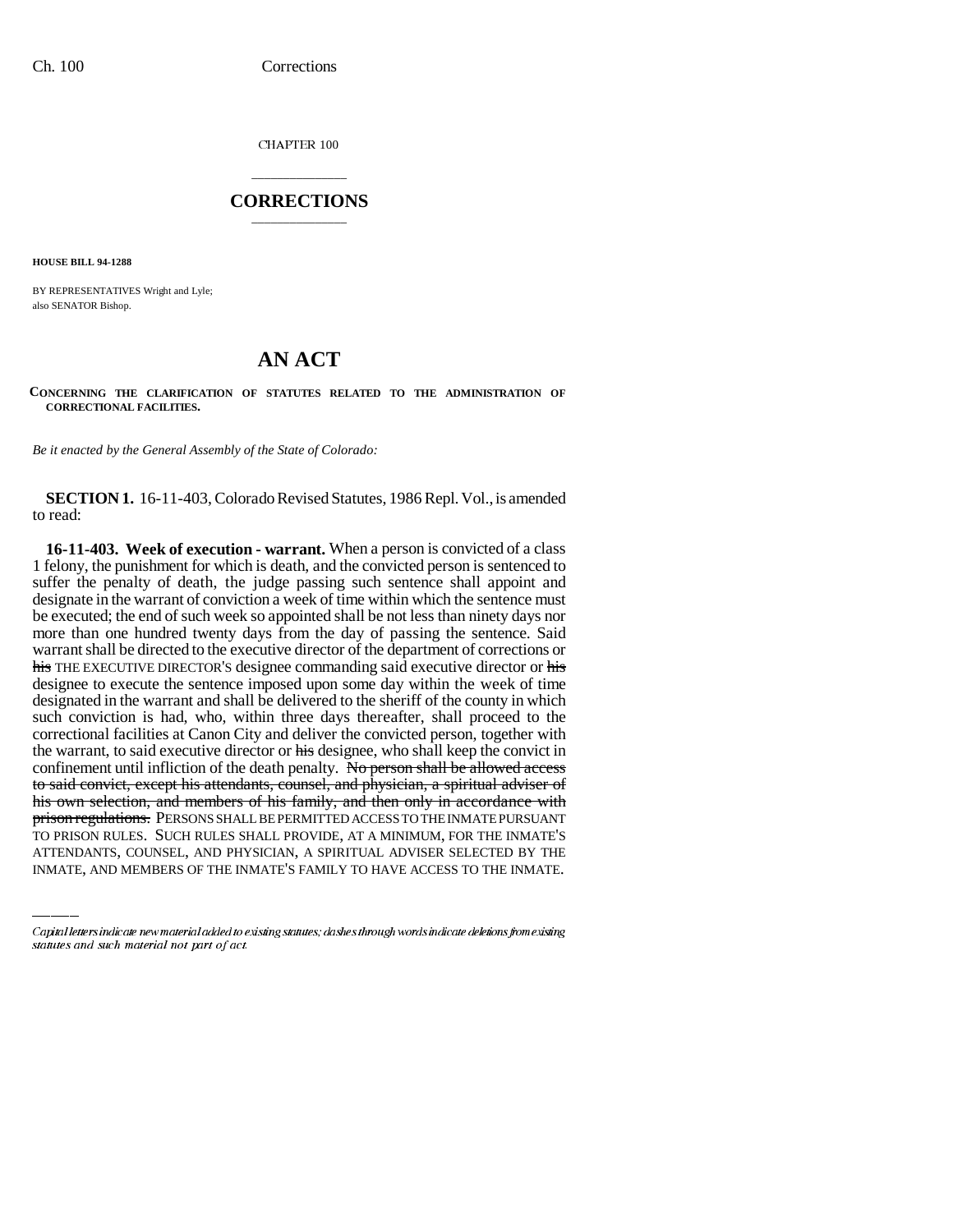**SECTION 2.** 17-1-102 (3), Colorado Revised Statutes, 1986 Repl. Vol., is amended, and the said 17-1-102 is further amended BY THE ADDITION OF A NEW SUBSECTION, to read:

**17-1-102. Definitions.** As used in this title, unless the context otherwise requires:

(3) "Director" means the administrative head of a correctional facility.

(9) "SUPERINTENDENT" MEANS THE ADMINISTRATIVE HEAD OF A CORRECTIONAL FACILITY.

**SECTION 3.** 17-1-103.7, Colorado Revised Statutes, 1986 Repl. Vol., as amended, is amended to read:

**17-1-103.7. Duties of executive director - emergency response time legislative declaration.** (1) The general assembly hereby finds and declares that, in the interest of safety and peace of mind for all citizens, the safety of employees working in a correctional facility, as well as the safety of those prisoners not involved in a disturbance such as rioting or any other kind of insurrection at such correctional facility, it is necessary to implement a policy which assures that essential personnel of correctional facilities under the authority of the department of corrections are able to respond to an emergency call from the director SUPERINTENDENT of the correctional facility with a minimum amount of delay. The general assembly further finds and declares that, to that end, personnel who are deemed by the director SUPERINTENDENT of such facility to be essential personnel at such correctional facility shall be required to live at such a distance that the amount of delay in responding to an emergency call from the director SUPERINTENDENT of the correctional facility shall be limited to fifty-five minutes under normal traveling conditions.

(2) The executive director shall be required to determine which correctional facilities operated and supported by the state under his THE EXECUTIVE DIRECTOR'S control shall be required to impose rules for all essential personnel as defined in this article sufficient to maintain an emergency response capability. The EXECUTIVE director, in making such a determination, shall consider the size of the police force in the surrounding community which is available to respond to an emergency at the correctional facility. Such rules shall be applied only to those personnel who are essential to maintaining operational readiness at the correctional facility and who are needed to protect the safety of the community, the members of the inmate population who are not involved in the disturbance, the employees of the correctional facility, and property.

(3) For the purposes of this article, "essential personnel" includes guards, supervisors, doctors, and any other members of the staff of the correctional facility who are considered by the <del>director</del> SUPERINTENDENT of such correctional facility to be essential for the maintenance of order in the correctional facility. In no event shall it include cooks, clerical staff, building crew members, or other persons not directly involved as a matter of the ordinary course of their employment with safety and security.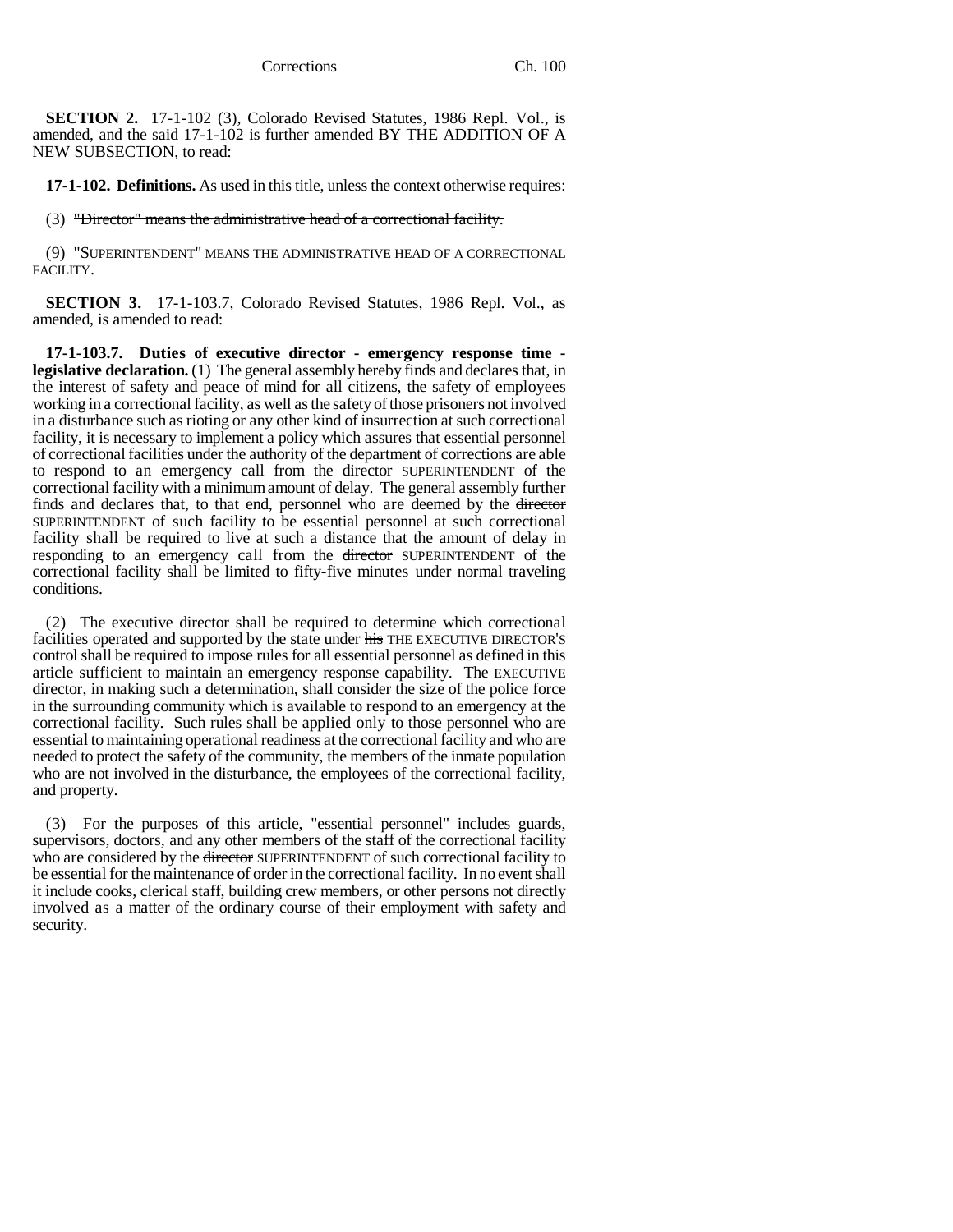**SECTION 4.** 17-1-108, Colorado Revised Statutes, 1986 Repl. Vol., as amended, is amended to read:

**17-1-108. Transfer of inmates.** (1) A person committed to the care and custody of the department as an inmate shall not be WHO IS transferred to another institution, agency, or person for care and keeping, unless a complete set of records regarding the inmate to be transferred has been sent OR WHO IS TRANSFERRED FROM A JAIL TO THE DEPARTMENT, SHALL BE TRANSFERRED WITH MEDICAL RECORDS AND ANY OTHER RECORD NECESSARY AND RELEVANT TO THE NATURE AND LENGTH OF THE TRANSFER. SUCH RECORDS SHALL BE PROVIDED to the person or agency who will receive the inmate and the receiving person or agency has acknowledged receipt of the records and approves of the transfer.

(2) Any person who transfers an inmate in violation of subsection (1) of this section commits a class 6 felony and shall be punished as provided in section 18-1-105, C.R.S.

**SECTION 5.** 17-20-102 (3), Colorado Revised Statutes, 1986 Repl. Vol., as amended, is amended to read:

**17-20-102. Administration of correctional facilities - superintendents reports.** (3) The wardens SUPERINTENDENTS of correctional facilities shall report to such persons as the executive director designates at such times and on such matters as the executive director may require. Publications of all correctional facilities under the supervision of the executive director which are intended to be circulated in quantity outside such facilities are subject to the approval and control of the executive director.

**SECTION 6.** 17-20-103, Colorado Revised Statutes, 1986 Repl. Vol., as amended, is amended to read:

**17-20-103. Superintendents and others - conservators of peace.** The wardens SUPERINTENDENTS of all correctional facilities under the supervision of the executive director and the staff of such correctional facilities shall be conservators of the peace and as such have the power to arrest or cause to be arrested, with or without process, upon any grounds owned or leased by this state and used by such correctional facilities, all persons who break the peace or are found upon said grounds violating any criminal law of this state and to take such persons before any court of competent jurisdiction for trial.

**SECTION 7.** 17-20-116, Colorado Revised Statutes, 1986 Repl. Vol., as amended, is amended to read:

**17-20-116. County or municipal roadwork.** Upon written request of a majority of the board of county commissioners of any county in this state and the order of the department, the wardens SUPERINTENDENT of any state correctional facility shall detail such inmates as are specified in such order, not exceeding the number specified in said written request, to work upon such public roads and highways of the state or of such county or upon such streets and alleys of any municipality within such county as are designated in the written request of said county commissioners. Such county shall pay all additional expenses of guarding said inmates while working upon said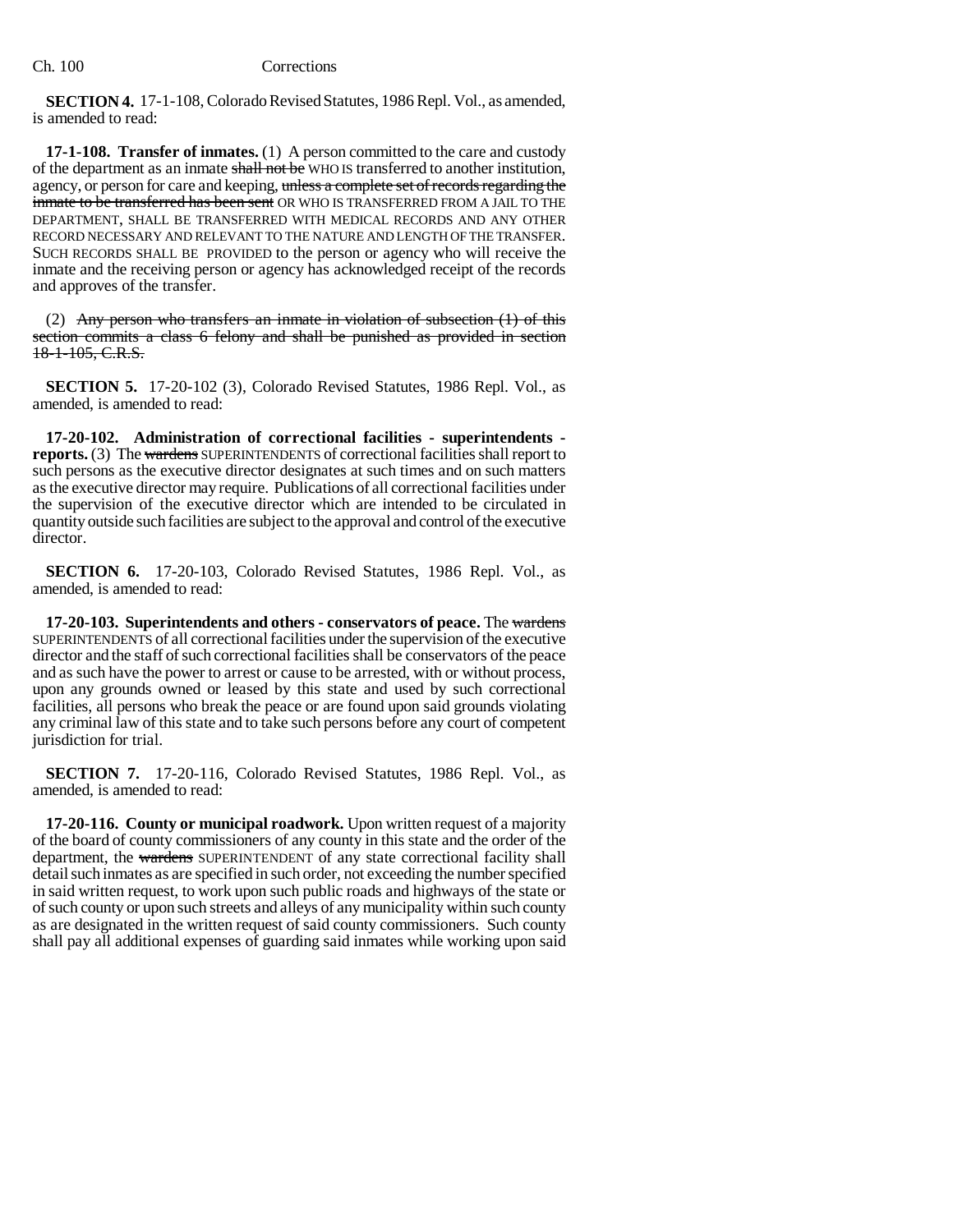Corrections Ch. 100

public roads and highways within such county and shall furnish all tools and materials necessary in the performance of said work. When said work is done within the limits of any municipality within such county, the municipality where said work is done shall likewise pay all additional expenses of guarding such inmates while performing said work and shall furnish all necessary material used in said work.

**SECTION 8.** 17-20-124, Colorado Revised Statutes, 1986 Repl. Vol., is amended to read:

**17-20-124. Visitors at correctional facilities.** The following persons are authorized to visit any correctional facilities under the supervision of the executive director at pleasure: The governor and the judges of the supreme court, court of appeals, and district courts. No other persons shall be permitted to go within a correctional facility where inmates are confined, except AS OTHERWISE PROVIDED UNDER PRISON RULES OR by special permission of the warden SUPERINTENDENT.

**SECTION 9.** 17-23-101 (1), Colorado Revised Statutes, 1986 Repl. Vol., as amended, is amended to read:

**17-23-101. Transfer of mentally ill or retarded persons and convicts.** (1) The executive director is empowered, when it is reported to him THE EXECUTIVE DIRECTOR by a superintendent or director and certified to by the prison physician that any person imprisoned in a correctional facility is mentally ill or retarded, to order said person transferred to the Colorado mental health institute at Pueblo, where said person shall remain for observation and examination for a period not to exceed thirty days, and it is the duty of the superintendent of said institute to make a written report to the executive director concerning the mental condition of said person immediately upon the expiration of the period of observation and examination.

**SECTION 10.** 17-23-102, Colorado Revised Statutes, 1986 Repl. Vol., is amended to read:

**17-23-102. Transfer of recovered convict.** When the superintendent of any institution or facility in which any person has been placed by transfer from a correctional facility, as provided in section 17-23-101, is of the opinion that said person is no longer mentally ill or retarded, it is the duty of said superintendent to give written notice of such recovery to the respective superintendent or director of said correctional facility, who shall transfer said person to the place of his former commitment for the purpose of serving out his SAID PERSON'S sentence, if the same has not expired.

**SECTION 11.** 17-31-104 (1), Colorado Revised Statutes, 1986 Repl. Vol., as amended, is amended to read:

**17-31-104. Right to visit offenders.** (1) A volunteer who has completed minimum training from an approved volunteer organization may visit any offender or offenders to whom such volunteer has been assigned at any institution and in any program utilizing volunteers as set forth in section 17-31-103, subject to reasonable times and for purposes within such guidelines as may be prescribed by the division of adult services within the department of corrections, if such volunteer presents no security risk to such institution or program and has received basic training in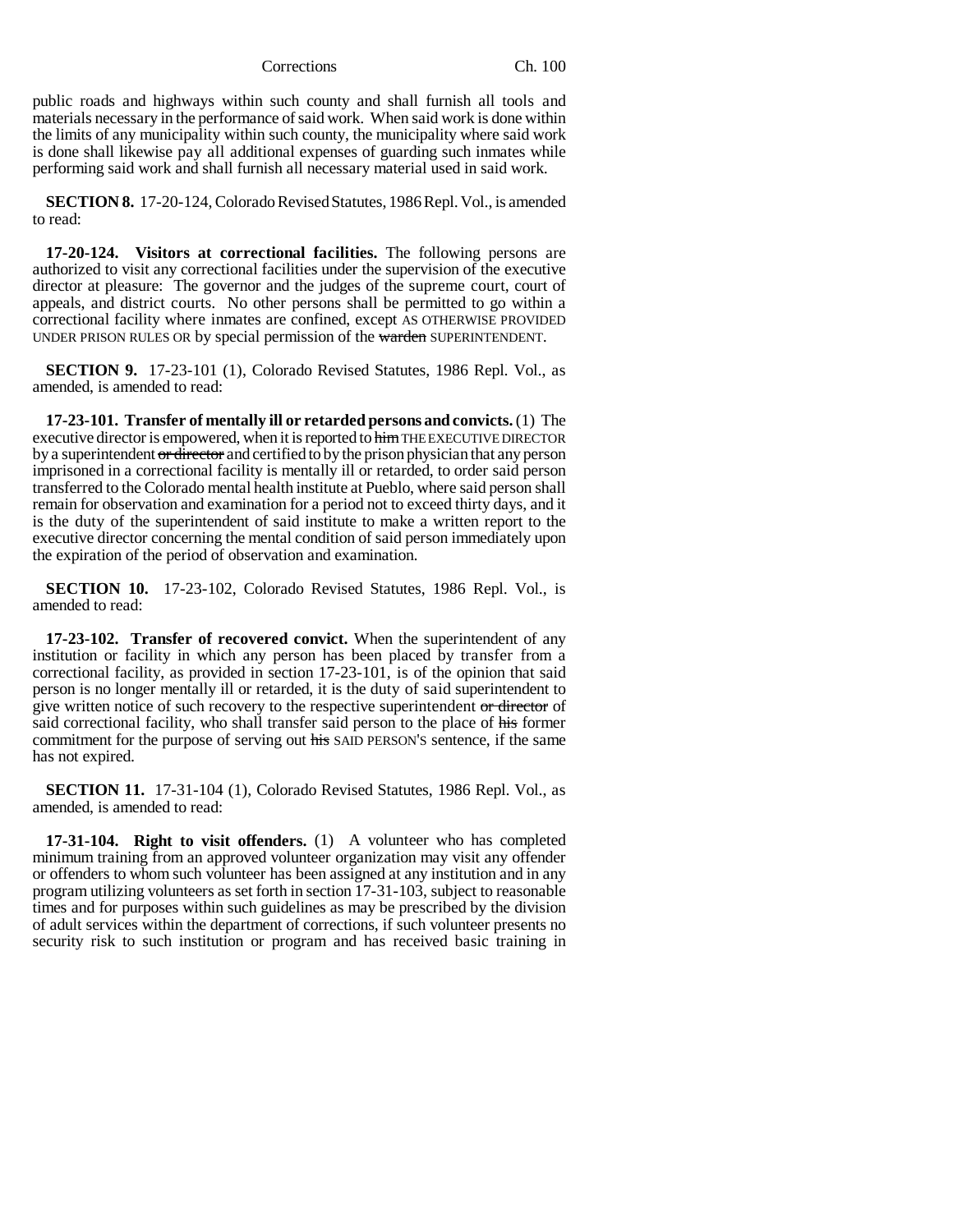## Ch. 100 Corrections

volunteer services. Nothing in this section shall restrict the right of a warden or manager SUPERINTENDENT of any facility or program from denying access to a facility or program to a volunteer seeking to visit any offender or offenders.

**SECTION 12.** 17-40-101 (1.5), (3), and (4), Colorado Revised Statutes, 1986 Repl. Vol., are amended to read:

**17-40-101. Definitions.** (1.5) "Diagnostic center" means the intake unit at the correctional facilities at Canon City; but, on and after the date on which the executive director issues his order declaring that the diagnostic center in Denver is completed and able to provide diagnostic services, "diagnostic center" means the diagnostic center located in the city and county of Denver on sixty-seven and six-tenths acres, more or less, owned by the department of administration on the south side of Smith Road, immediately east and south of the city and county of Denver jail. THE DIAGNOSTIC CENTER LOCATED WITHIN THE CITY AND COUNTY OF DENVER.

(3) "Director" means the director of the Colorado diagnostic program.

(4) "Superintendent" means the administrative head of the maximum security facility at the correctional facilities at Canon City DIAGNOSTIC CENTER.

**SECTION 13.** The introductory portion to 17-40-103 (1), Colorado Revised Statutes, 1986 Repl. Vol., is amended to read:

**17-40-103. Examination of offenders - report.** (1) As soon as possible after July 1, 1974, each offender entering the diagnostic center shall receive appropriate diagnostic services, and each offender's treatment and employment needs shall be identified. Information provided pursuant to section 17-40-104 shall be considered in structuring the rehabilitation program. An offender shall be assigned to the program for a period not to exceed sixty days; except that an offender may be held for an additional thirty days upon approval of the executive director. Upon completion of the recommended rehabilitation report, it shall be transmitted by the director SUPERINTENDENT to the executive director, who, within fifteen days, shall cause the offender to be:

**SECTION 14.** 17-40-104, Colorado Revised Statutes, 1986 Repl. Vol., is amended to read:

**17-40-104. Responsibility to the program of court imposing sentence.** Before or at the same time any offender is transported to the diagnostic center, the sentencing court shall transmit to the <del>director</del> SUPERINTENDENT of the program any available presentence report, offense report, or diagnostic or clinical information and any recommendation the court may deem appropriate.

**SECTION 15.** 17-40-105, Colorado Revised Statutes, 1986 Repl. Vol., is amended to read:

**17-40-105. Appointment of personnel to the program.** Subject to the provisions of section 13 of article XII of the state constitution, the executive director shall appoint a director of the program. The director THE SUPERINTENDENT. THE SUPERINTENDENT shall appoint such supervisors, psychiatrists, psychologists, social